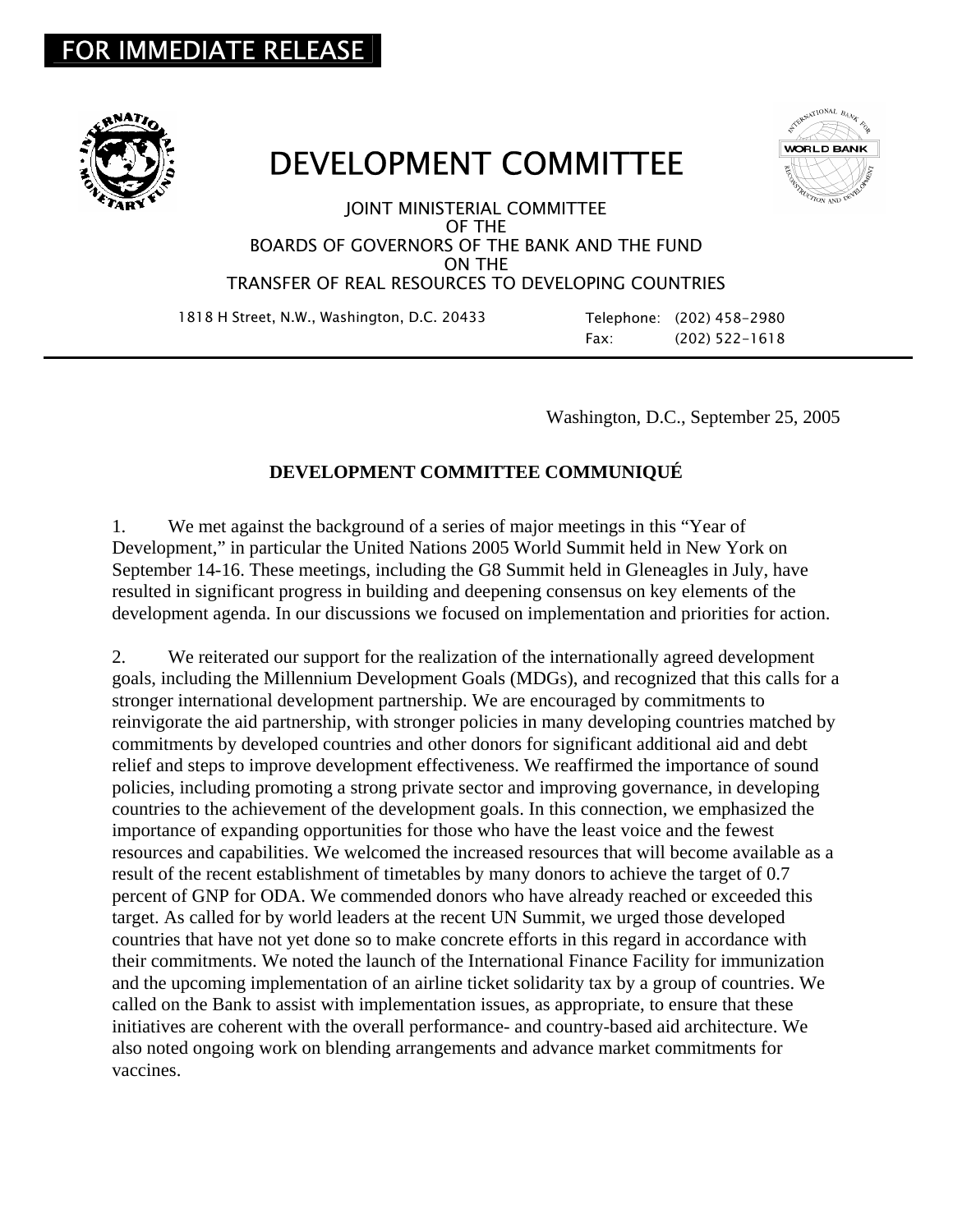3. As important as mobilizing more aid is action to improve the quality of aid. We welcomed progress toward establishing tangible indicators and targets for commitments made in the Paris Declaration on Aid Effectiveness. We asked the Bank to work closely with the OECD Development Assistance Committee and other partners to support the delivery and improve the quality of increased assistance, through systematic monitoring and follow-up on aid commitments, and through vigorous implementation of the agreed agenda on managing for results, harmonization, and alignment.

4. We welcomed the World Bank Group's ambitious Africa Action Plan, which will support African countries in their efforts to increase growth, tackle poverty, and achieve the MDGs. We called for timely and vigorous implementation of the Plan and urged that the Bank work closely with the African Union, New Partnership for Africa's Development, African Development Bank, African Partnership Forum and other partners. We commended the Plan's results-oriented approach and the concrete actions it proposes to ensure that increased aid will be used effectively. The Action Plan correctly focuses on building state capacity and improving governance; strengthening the drivers of growth; and promoting broad participation in growth and sharing its benefits. We commended its comprehensive approach toward developing an African private sector, creating jobs, enhancing exports, expanding infrastructure, raising agricultural productivity, strengthening human development, building capacity (including in conflict-affected and fragile states), and increasing regional integration. Related areas we emphasized include strengthening the implementation of Education for All Fast Track Initiative, including closing of the financing gap; stepping up the fight against major diseases including HIV/AIDS and malaria; promoting women's role in development; and improving the environment for small and medium enterprises, including access to microfinance. We called for further analysis and elaboration of proposed new mechanisms to scale up and strategically target aid to countries and programs with potentially high development impact, which are complementary to and consistent with IDA framework. We also welcomed the Plan's emphasis on partnerships, monitoring and evaluation, and consultative mechanisms, including reporting back to the Committee on progress on a regular basis in the context of the Global Monitoring Report, starting in 2007.

5. We welcomed the G8 proposal for 100 percent cancellation of debt owed by eligible heavily indebted poor countries (HIPCs) to the International Development Association (IDA), the African Development Fund (AfDF), and the International Monetary Fund, as providing a valuable opportunity to reduce debt and increase resources for achieving the MDGs. In order to expedite the implementation of the proposal, we agreed on the need for an interdependent package consisting especially of dollar for dollar compensation for IDA that is truly additional to existing commitments and that maintains the financial integrity and capacity of IDA to assist poor countries in the future. We are agreed on the need for additionality of donor resources for debt relief to provide tangible benefits to HIPCs. We are confident that the package, including financing, the main technical features of the proposal and burden sharing on a voluntary basis will provide these benefits. We emphasized the importance of maintaining sound economic performance and good governance by eligible countries. We urged donor countries to ensure financing to fully compensate IDA for forgone reflows resulting from debt relief in order to reach a final agreement on the proposal. We welcomed the delivery commitments by the G8 in their letter to the World Bank President. We asked the Bank to prepare a compensation schedule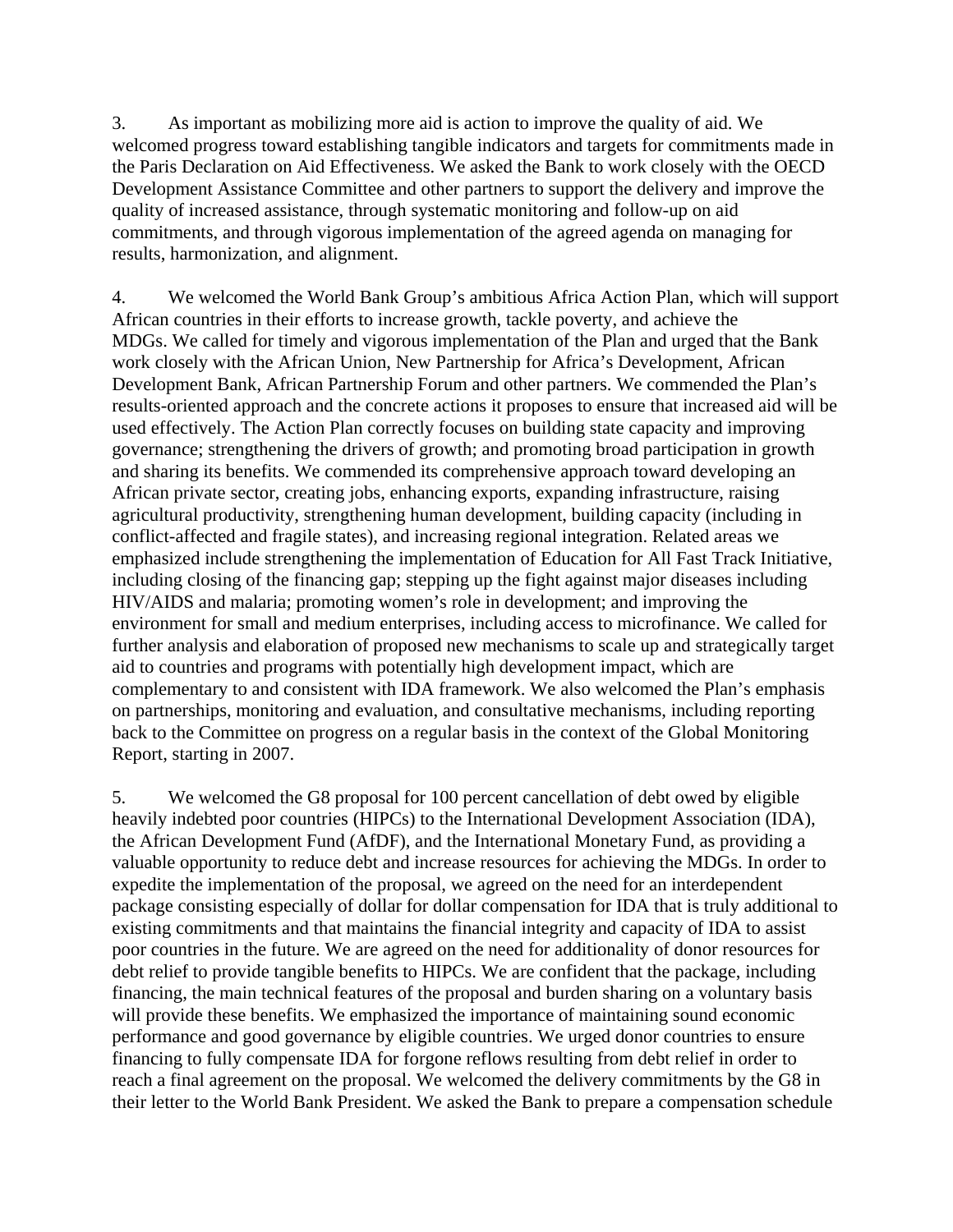and monitoring system of all donor contributions urgently. On this basis we expressed our support for the aforementioned package and urged the Bank to proceed with the steps to ensure all necessary arrangements for implementation.

6. We also reviewed the implementation of the HIPC Initiative, welcomed continued progress in providing debt relief to HIPCs, noted the need to fill the current funding gap, and urged full creditor participation. We continue to underline the importance of the existing agreement that contributions under the HIPC Initiative be additional to other contributions to IDA. Eighteen countries have reached the completion point and another ten are between decision and completion points. We look forward to a final list of eligible countries in early 2006.

7. Stronger country policies and more and more effective aid must be complemented with ambitious moves to increase openness and market access and to ensure that trade benefits the poor. Without a timely and ambitious outcome for the Doha Development Agenda, developing countries will not achieve the economic growth needed to meet the MDGs. As we approach the crucial Hong Kong Ministerial meeting, which will be an important milestone toward concluding the Doha Round in 2006, now is the time for action by all WTO members to move the negotiations forward, and we called upon developed countries to show leadership. We cannot overemphasize the importance for the global economy and for meeting the MDGs of achieving an outcome that includes: (i) a major reform of agricultural trade policies to expand market access and eliminate trade-distorting subsidies; (ii) action to open markets in manufactures and services; and (iii) increased aid for trade to address supply-side constraints and enhance the capacity of developing countries to take advantage of expanded trade opportunities. We endorsed the proposal for an enhanced Integrated Framework for Trade-related Technical Assistance, including expanding its resources and scope and making it more effective. We asked the Bank and the Fund to examine further the adequacy of existing mechanisms to address regional or cross-country aid for trade needs and explore new mechanisms as appropriate. We supported a strengthened framework for assessing adjustment needs so that IFI and donor assistance mechanisms can be better utilized. We urged the Bank and the Fund to better integrate trade-related needs into their support for country programs. We also asked the Bank and the Fund to continue their global advocacy role on trade and development.

8. Scaling up investment in infrastructure, alongside strong programs for education and health, is key to faster growth and progress in reducing poverty. We welcomed the progress made by the Bank Group in implementing the Infrastructure Action Plan and strengthening public-private partnerships to leverage investment and maximize impact, including in the framework of the newly established Africa Infrastructure Consortium. We called for continued deepening and scaling up of support for infrastructure service delivery, and removal of impediments in this regard, in order to respond to needs in both low- and middle-income countries. As part of this effort, we look forward to a progress report at our next meeting by the Bank on the impact of fiscal space on growth and achievement of the MDGs, in continued cooperation with the Fund on the macroeconomic aspects of this issue.

9. We welcomed the review of World Bank conditionality and endorsed the good practice principles the Bank has put forward to streamline conditionality and strengthen country ownership and leadership. We called for regular monitoring to ensure their consistent